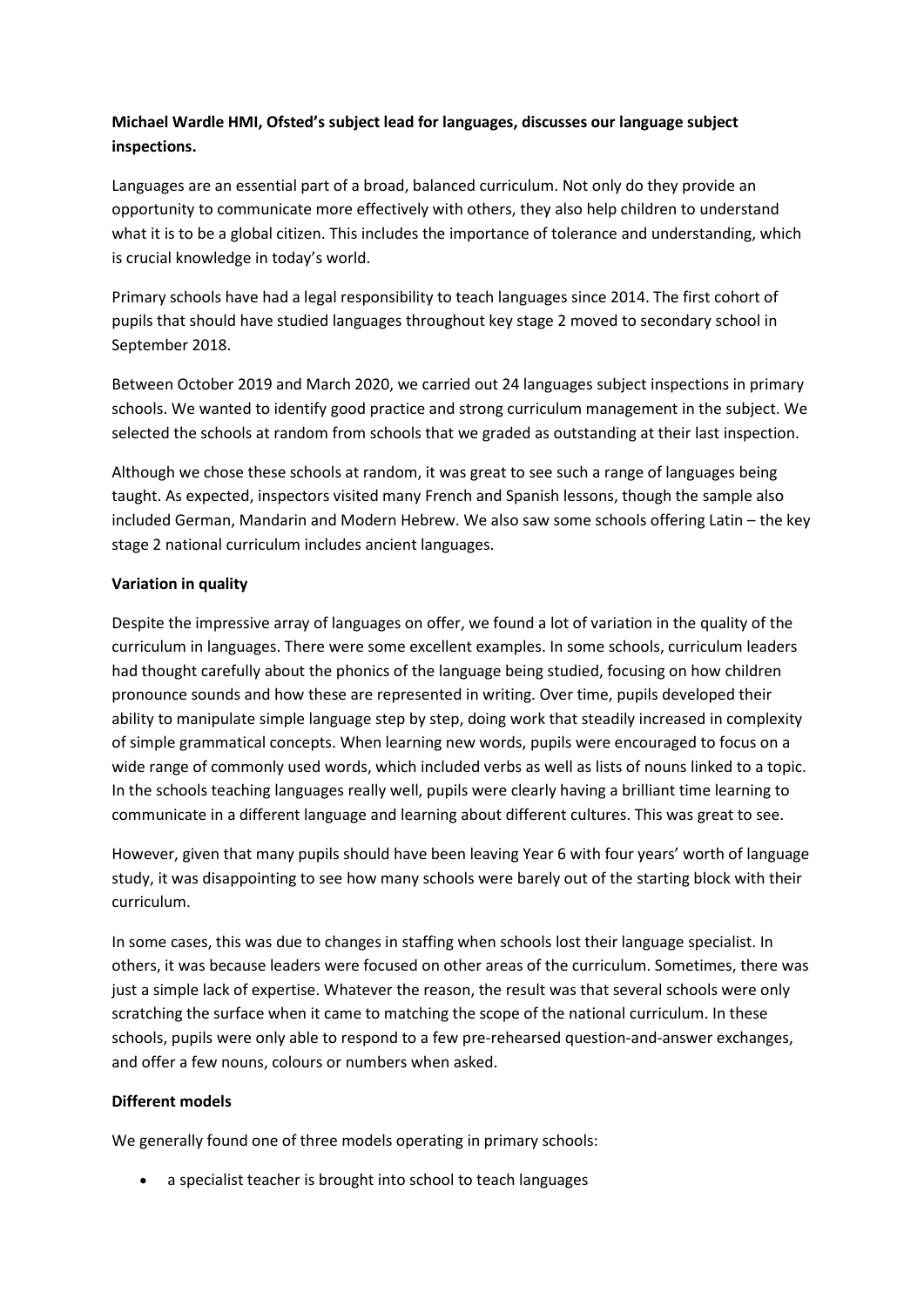- a teacher in school takes responsibility for its organisation and delivery
- a native speaker member of staff is asked to lead the subject

All three of these models can work. In cases where a specialist teacher visits the school, class teachers practised what has been taught during the week in between languages lessons. In schools where a teacher in school was responsible for organisation and delivery of the languages curriculum, they sometimes used bought packages, recorded sound files and organised good subject-specific continuous professional development; upskilling and supporting staff was seen as essential. In those situations where native speakers lead the subject, they received training linked to understanding and teaching their native language, which was pivotal.

In some schools, there was a misunderstanding of how to make progress in languages, step by step. Rather than focusing on the building blocks of a language (phonics, grammar and vocabulary), some schools were simply increasing pupils' stock of words, through different topics. There was little in the way of linguistic progression. Sometimes, schools had a structure linked to developing listening, speaking, reading and writing. Sometimes, there was a belief in not engaging in written forms of the language at all.

It was interesting to see that some languages were perceived to lend themselves to a more structured approach (Mandarin, Hebrew and Latin) due to inherent features of those languages and their scripts. Here, in these examples, curriculum plans were generally more structured and precise. Each small step for pupils was mapped out, due to the difficulties of the language. Indeed, although pupils had learned less vocabulary and fewer structures, they were expected to 'do more with less'. Potentially, the teaching of languages more commonly seen in classrooms could learn from this.

### **Assessment**

Our inspectors found that assessment tended to be very limited in languages. In addition, the transition from primary to secondary was underdeveloped. The government's ambition is that 90% of pupils study the suite of subjects that make up the English Baccalaureate (EBacc) by 2025 (sitting examinations in 2027), which includes an ancient or modern language. That will include pupils in the current Year 5 and below. While we saw some excellent work in our inspections, there wasn't much evidence of a joined-up approach between key stage 2 and 3. Sometimes, there was very limited communication between primary and secondary schools, and little sharing or shaping of grammar, phonics and vocabulary between settings. Clearly, more focus on progression across the key stages would likely support the EBacc ambition.

### **Background**

These inspections were carried out under section 8 of the Education Act 2005 and in accordance with Ofsted's published procedures for a no formal designation inspection of schools. The inspections were carried out to enable Her Majesty's Chief Inspector to better understand the quality of education in specific subjects provided by outstanding primary schools. Twenty-four languages inspections were carried out between November 2019 and March 2020.